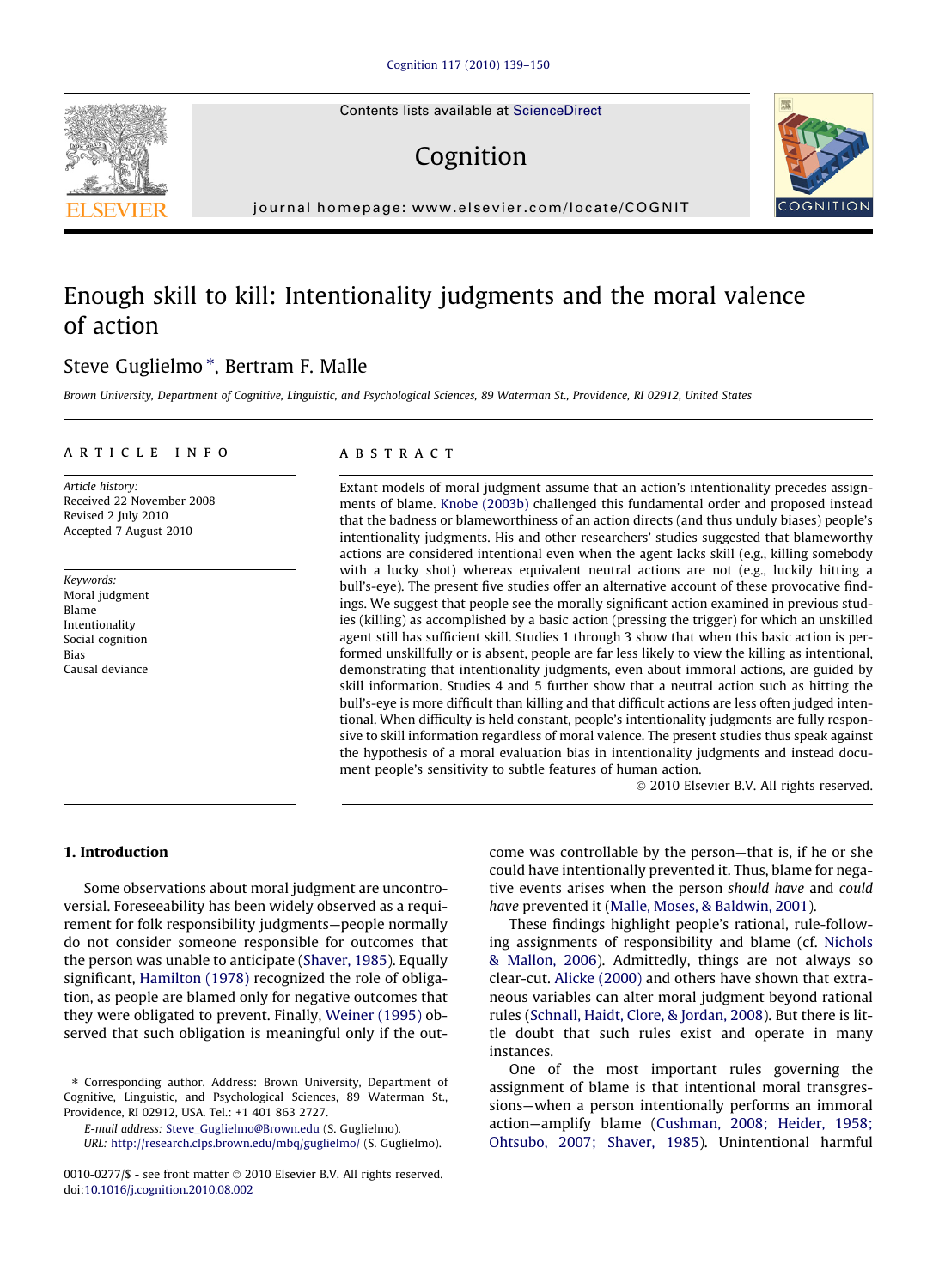behavior may elicit blame if the agent could have and should have prevented the harm [\(Weiner, 1995](#page-11-0)). But actually having a desire and intention to bring about harm, and exerting effort to realize this intention, is the worst offense in any social community. Excuses sometimes avert blame for unintentional harm; only justifications can possibly avert blame for intentional harm [\(Tedeschi & Reiss,](#page-11-0) [1981](#page-11-0)), and except for rare cases in which a compelling reason for the harmful act is available (e.g., the dentist hurting her patient), full blame applies.

Judgments of intentionality, thus, serve as a central input to judgments of blame. Schematically, the social perceiver takes two judgment steps, in order [\(Guglielmo,](#page-11-0) [Monroe, & Malle, 2009\)](#page-11-0):

- 1. Determine: Is the negative event intentional?
- 2. If Yes  $\rightarrow$  examine the actual intention or goal; then assign proper blame.
	- If No  $\rightarrow$  examine obligation and ability to prevent (foreseeability and controllability); then assign proper blame.

[Knobe \(2003a, 2003b\)](#page-11-0) challenged this fundamental order and proposed instead that the badness or blameworthiness of an action can influence people's intentionality judgments. In particular, Knobe argued, the same behavior that is seen as unintentional when performed without moral implication (e.g., shooting and hitting a bull's-eye) may in fact be seen as intentional when performed with moral implication (e.g., shooting and killing another person). If true, such a pattern would cast serious doubt on rational models of both blame assignment and intentionality judgments. People would not, as traditionally believed, assess intentionality to designate blame but would instead assess blame to designate intentionality.

The fault of the traditional account of blame, following Knobe's argument, lies in its assumption about how intentionality judgments are made. Both philosophical theories (e.g., [Mele, 1992; Mele & Sverdlik, 1996; Searle, 1983](#page-11-0)) and psychological theories of intentionality [\(Malle &](#page-11-0) [Knobe, 1997\)](#page-11-0) subscribe to the valence-neutral model sketched in Fig. 1. According to this model, for positive, negative, and neutral behaviors alike, people process five information components that all have to be present for a behavior to be considered intentional. If even one component is missing, the behavior does not count as intentional.

Knobe claims that this five-component model is correct only for neutral actions but does not hold for negatively valenced actions (we will return to the question of morally positive actions later in this article). Knobe's evidence for his claim falls into two sets. The first set challenges the



Fig. 1. A model of the folk concept of intentionality.

necessity of the intention component for judgments of intentionality. According to the standard intentionality model, a behavior is judged as intentional only if the agent actually intended to perform that behavior [\(Adams, 1986;](#page-11-0) [Malle & Knobe, 1997](#page-11-0)). In contrast, [Knobe \(2003a\)](#page-11-0) provided data suggesting that people consider a known but unintended side effect intentional if that effect is negatively valenced (e.g., harming the environment, risking the lives of soldiers, decreasing sales). This effect has been replicated numerous times ([Cushman & Mele, 2008; McCann, 2005;](#page-11-0) [Nadelhoffer, 2006a; Nichols & Ulatowski, 2007\)](#page-11-0), and we refer to this set of findings as the ''side-effect challenge."

The second set of findings questions the necessity of the skill component for judgments of intentionality. According to the standard intentionality model, people judge a behavior as intentional only if the agent has reliable ability or skill to produce that behavior ([Malle & Knobe, 1997;](#page-11-0) [Mele & Moser, 1994; Thompson, Armstrong, & Thomas,](#page-11-0) [1998](#page-11-0)). [Knobe \(2003b\)](#page-11-0) showed that an agent's unskilled neutral action (e.g., a lucky shot to win a contest) is not viewed as intentional but an equivalent unskilled immoral action (e.g., a lucky shot to kill someone) is very much seen as intentional. Once more, other researchers have replicated this effect ([Nadelhoffer, 2004, 2005; Sousa &](#page-11-0) [Holbrook, 2010\)](#page-11-0), and we refer to this set of findings as the ''skill challenge."

In a separate paper, we have analyzed the validity of the side-effect challenge ([Guglielmo & Malle, in press\)](#page-11-0), particularly its conditions of occurrence and the components of intentionality it reveals. We concluded that, once comparisons between morally valenced and nonvalenced cases are made truly parallel, and once people can express their judgments in their own terms, the side-effect finding disappears. People are in fact keenly sensitive to the basic components of intentionality that the standard model postulates—belief, desire, and intention—and do not seem to be biased by the moral valence of a side-effect. Moreover, when freely characterizing known but unintended side effects, people do not actually label them intentional, and so they do not make judgments of intentionality without a prior judgment of intention.

The skill challenge, however, still looms. To examine this challenge we will try to identify the conditions under which such findings occur and clarify their implications for theories of intentionality, theories of blame, and for the prospect of valid mens rea judgments in the law. For if the negative valence of a defendant's action biases jurors toward ''seeing" intent in the action, we would seriously question their fair capacity to assess such intent ([Nadelhof](#page-11-0)[fer, 2006b\)](#page-11-0).

#### 1.1. Knobe's original study

[Knobe's \(2003b\)](#page-11-0) original skill challenge derived from a study in which four components of intentionality (see Fig. 1) were held constant but skill was varied. Together with a manipulation of valence, Knobe employed a 2 (skill: high/low)  $\times$  2 (valence: neutral/negative) design. The specific vignettes were as follows: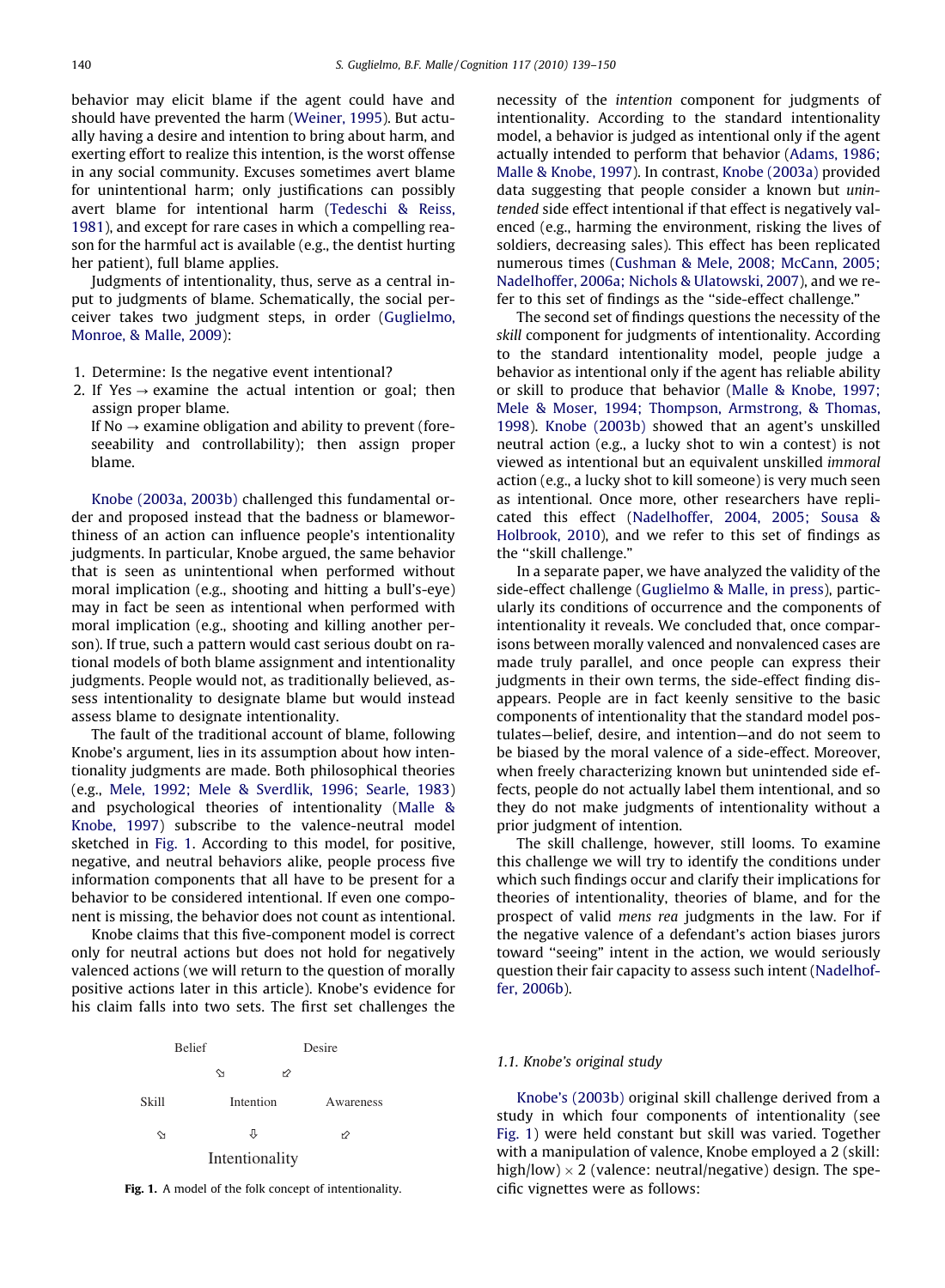## 1.1.1. Neutral condition

Jake desperately wants to win the rifle contest. He knows that he will only win the contest if he hits the bull's-eye. He raises the rifle, gets the bull's-eye in the sights, and presses the trigger.

[Skill:] Jake is an expert marksman. His hands are steady. The gun is aimed perfectly...

[Low skill:] But Jake isn't very good at using his rifle. His hand slips on the barrel of the gun, and the shot goes wild...Nonetheless,

the bullet lands directly on the bull's-eye. Jake wins the contest.

Did Jake intentionally hit the bull's-eye?

#### 1.1.2. Negative condition

Jake desperately wants to have more money. He knows that he will inherit a lot of money when his aunt dies. One day, he sees his aunt walking by the window. He raises his rifle, gets her in the sights, and presses the trigger.

[Skill:] Jake is an expert marksman. His hands are steady. The gun is aimed perfectly...

- [Low skill:] But Jake isn't very good at using his rifle. His hand slips on the barrel of the gun, and the shot goes wild...Nonetheless,
- the bullet hits her directly in the heart. She dies instantly. Did Jake intentionally kill his aunt?

As expected, when skill was high, both valence conditions elicited intentionality judgments in most people (79% for neutral, 95% for negative). When skill was low, however, the neutral condition showed the predicted drop in intentionality judgments to 28% whereas the negative condition showed persistently high intentionality judgments by most people (76%).

Scholars have interpreted the skill challenge findings to reflect two related phenomena—one specific, the second more general:

#### 1.1.3. Skill neglect

For negative actions, skill is not a necessary condition of intentionality. [Nadelhoffer \(2005, p. 350\)](#page-11-0) argues that ''skill and control are not necessary conditions of the folk concept of intentional action." More specifically, [Sousa and](#page-11-0) [Holbrook \(2010\)](#page-11-0) assert that ''people ignore the skill component...when judging the intentionality of immoral actions" (p. 368). According to the skill neglect interpretation, variations in skill should have little to no impact on intentionality judgments about negative actions.

#### 1.1.4. Moral bias

Negative actions are judged more intentional than neutral actions, and this is because of their immorality or blameworthiness. Moral bias is a more general phenomenon than skill neglect and has been offered as an explanation for a range of findings in the literature. For example, [Knobe \(in press\)](#page-11-0) suggests that ''people's judgments about whether a given action truly is morally good or bad can actually affect their intuitions about what that action caused and what mental states the agent had" (p. xx) With respect to intentionality judgments, [Nadelhoffer \(2006b,](#page-11-0) [p. 208\)](#page-11-0) argues there is a ''biasing effect that moral considerations have on folk ascriptions of intentional action," which may be because ''observers engage in a biased information search to support a desired blame attribution" [\(Alicke, 2000,](#page-11-0) p. 567). One way in which moral bias may manifest is via skill neglect. But other processes may contribute to moral bias as well—for example, when considering negative actions, people may adopt more lenient thresholds for other intentionality components ([Pettit &](#page-11-0) [Knobe, 2009\)](#page-11-0) or may ignore certain components altogether [\(Alicke, 2008](#page-11-0)).

In this article, we challenge both the skill neglect and moral bias claims. We begin with the more specific claim that people neglect the skill condition of intentionality when judging immoral actions. We argue that, in the extant studies, even the low-skill agent who acted immorally (e.g., shot his aunt) skillfully performed a basic action that may count as killing intentionally. Study 1 shows that intentionality judgments drop when the skill of this basic action becomes doubtful. Studies 2 and 3 directly compare high- and lowskill actions and show a strong effect of skill on intentionality judgments, for both positive and negative actions.

We next examine the more general claim that an immoral action is more likely to be judged intentional than a neutral one specifically because of the former's blameworthiness. Study 4 shows that [Knobe's \(2003b\)](#page-11-0) original neutral action (hitting the bull's-eye) was actually more specific and more difficult than the negative action (killing). Once we equate specificity and difficulty of the actions (e.g., comparing hitting the aunt's heart with hitting the bull's-eye), the intentionality asymmetry disappears. Finally, Study 5 combines the previous insights and shows that if no skillful basic action is mentioned and people consider the specific action of hitting the aunt's heart, hardly anyone judges the action to be intentional, even though the agent is assigned a great deal of blame.

In these studies, we focus primarily on the negative/lowskill condition, as this condition lies at the core of both the skill neglect and the moral bias interpretation of the skill challenge. Moreover, this condition leads to distinct predictions between the skill challenge and the standard intentionality model. Specifically, both the skill neglect and moral bias interpretations predict that for negative actions, intentionality judgments will remain high and insensitive to variations in skill. In contrast, the standard model predicts that skill, but not valence, reliably influences intentionality.

# 2. Study 1

In [Knobe's \(2003b\)](#page-11-0) original study, people judged a wobbly, wayward shot as intentional when it fulfilled the plan to kill another person. Why would people interpret this behavior as intentional even if it lacked skill? According to the skill neglect interpretation, once people encounter a highly negative action, they ignore information about skill. Consequently, variation in skill has little to no impact on intentionality judgments for such actions.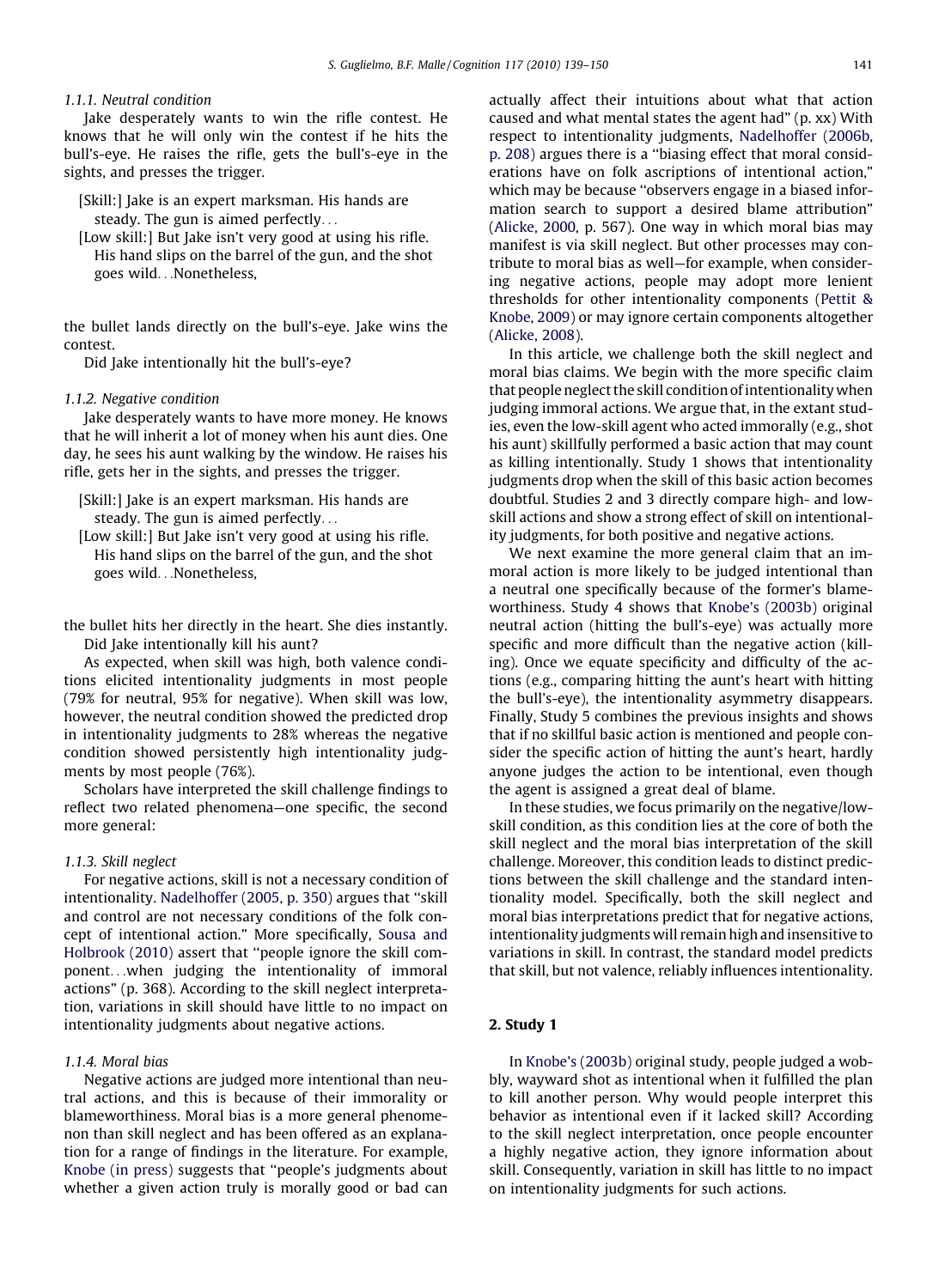Recall, however, the description of the agent's low skill in Knobe's vignette: ''[Jake] raises his rifle, gets her in the sights, and presses the trigger. But Jake is not very good at using his rifle. His hand slips on the barrel of the gun, and the shot goes wild..." Although the agent is described as ''not very good," his lack of skill does not manifest until after he has pressed the trigger. So there is still a basic action—pressing the trigger—that is performed skillfully. This act requires very little skill and is clearly intentional. According to [Mele \(2003\)](#page-11-0), performing any intentional action (such as pulling a trigger) that leads to a morally charged outcome (e.g., someone's death) may be sufficient for people to deem the outcome intentional. Slipping on the barrel (and thus displaying lack of skill) may thus be irrelevant to people if the crucial intentional action of pressing the trigger has already been skillfully performed. Further, if pressing the trigger counts as killing, then killing is skillful (and intentional) as well.

It follows that if the initial act of pressing the trigger were portrayed as lacking skill, killing should lack skill as well, and intentionality judgments should drop as a result. Study 1 therefore compared the standard condition in the shooting vignette (which had high evidence of skill, as the agent first pulls the trigger and slips after) with two alternate conditions that varied the skillful performance of the basic act of pulling the trigger. The first presented moderate evidence of skill (the agent slips before the act of pulling the trigger); the second presented low evidence of skill (there was no mention at all of the agent pulling the trigger). These new conditions should make participants doubt the skillful performance of the basic action of pulling the trigger and, by hypothesis, lower the rate of intentionality judgments for the critical action of killing the aunt. According to the skill neglect claim, by contrast, skill is irrelevant to intentionality for highly immoral actions, so intentionality judgments should be equivalent across the three conditions.

### 2.1. Method

In Knobe's original vignette, the agent's lack of skill was demonstrated at both the dispositional-level (''Jake isn't very good at using his rifle") and the performance-level (''His hand slips on the barrel of the gun and a shot goes wild"). For two reasons, our new conditions in Study 1 (and, typically, those in the remaining studies we present) focus on the latter type of skill. First, performance-based skill can be manipulated more precisely in an experimental context. Second, and most important, we suspect that this type of skill—regarding how a particular action is performed—is most relevant for intentionality judgments (which are, after all, made with respect to particular actions). Dispositional-based skill is relevant only insofar as it informs performance-based skill (i.e., unskilled agents tend to perform actions unskillfully).

Participants were 225 undergraduate students who completed a larger computer-presented questionnaire and received partial course credit in return. Each was randomly assigned to one of three conditions. In the ''high skill" condition (identical to Knobe's original vignette), the agent ''raises his rifle, gets her in the sights, and pulls the trigger.

But Jake isn't very good at using his rifle. His hand slips on the barrel of the gun and the shot goes wild." In the ''moderate skill" condition, Jake's ''hand slips on the barrel of the gun even before he pulls the trigger." To provide a tougher test, this new moderate skill condition omitted the sentence that mentions Jake's dispositional lack of skill (''Jake isn't very good at using his rifle"). Thus, only the slipping before pulling the trigger could cast doubt on the agent's skill and reduce intentionality judgments. In the ''low skill" condition, Jake ''raised his rifle and got her in the sights, but his hand slipped on the barrel of the gun and a shot went off." In all three conditions, the bullet hits the aunt directly in the heart and she dies instantly. All participants then answered with Yes or No the standard intentionality question, ''Did Jake kill his aunt intentionally?"1

#### 2.2. Results

When Jake slipped after he pulled the trigger (high skill), 93% said that the act of killing was intentional; when he slipped before he pulled the trigger (moderate skill), 71% said the killing was intentional. When there was no mention of the trigger being pulled (low skill), just 42% said the killing was intentional. Intentionality ratings, therefore, differed substantially across conditions,  $\chi^2$  (2,  $N = 225$ ) = 51.5,  $p < .001$ . A loglinear analysis showed that the high skill condition differed from the moderate skill condition, which differed from the low skill condition, zs = 3.7 and 2.9 (both  $ps < .01$ ),  $ds = .61$  and .56, respectively.

#### 2.3. Discussion

In contrast to the skill neglect claim, even when the outcome is held constant (and is highly negative), people's intentionality judgments are sensitive to variations in skill. In particular, people are notably less likely to call the action intentional when the agent's lack of skill becomes evident earlier in the causal chain of events and has a causal effect on the action. These findings suggest that one reason for the high intentionality ratings in Knobe's negative/low skill condition (and the high skill condition in this study) was that the purportedly "unskilled" agent successfully performed a basic action that led to the killing—namely, pressing the trigger. The agent had enough skill to perform this basic action intentionally, and to the extent that pulling the trigger counts as killing, the agent had enough skill to intentionally kill. In the present study, however, when the act of pressing the trigger was less controlled (moderate skill condition) or was absent (low skill condition), the killing was no longer constituted by a skillful basic action and its perceived intentionality dropped substantially. It is worth noting that, to minimize demand characteristics, we did not tell participants outright that Jake failed to pull the trigger in the low skill condition. Thus, some people may have believed that Jake did pull the trigger (similar to the moderate skill condition), which may account for

 $1$  The exact formulation of all vignette materials used in the current studies can be viewed online at [http://research.clps.brown.edu/SocCogSci/](http://research.clps.brown.edu/SocCogSci/skill/) [skill/.](http://research.clps.brown.edu/SocCogSci/skill/)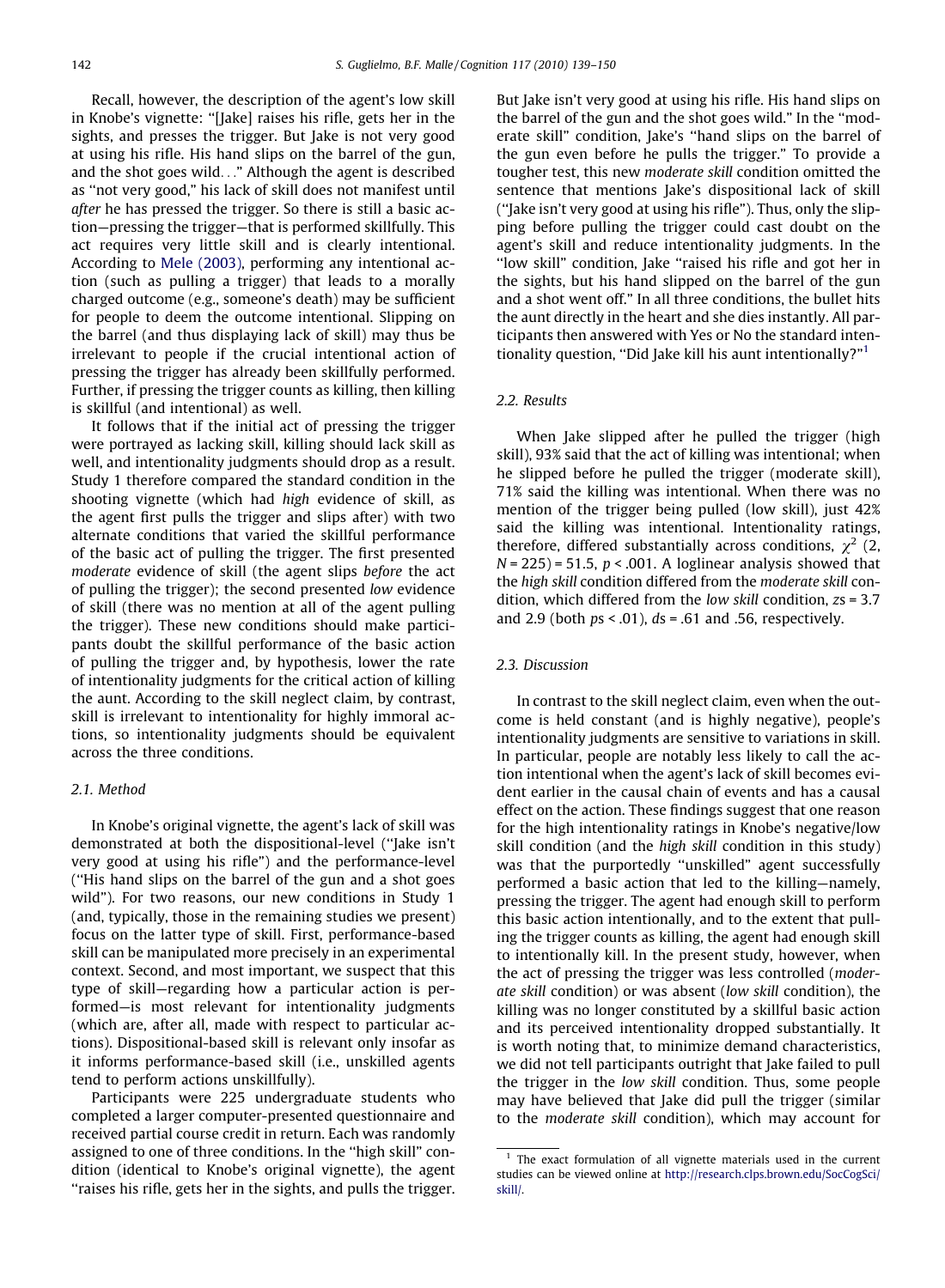the fact that 42% still judged the act of killing intentional. We return to this issue in Section 7.

We conducted Study 2 to replicate Study 1's finding that intentionality judgments vary with the presence or absence of a skillful basic action (pulling the trigger) and to extend this finding to a slightly different vignette content. In one condition, mimicking [Knobe's \(2003b\)](#page-11-0) original skill scenario, the agent was an expert marksman and performed the basic action of pulling the trigger. In the other condition, the agent had no experience with guns (as in [Knobe's \(2003b\)](#page-11-0) low-skill scenario) but, more important, he was not described as skillfully performing the basic action of pulling the trigger (as in the low skill condition of Study 1: ''his hand slipped on the barrel of the gun and the shot went wild"). Thus, the conditions are parallel to Knobe's two conditions in terms of dispositional skill but differ in the critical presence or absence of the basic intentional action. Skill neglect implies that, despite differences in dispositional and performance skill, people will judge the action equally intentional across conditions (since skill is not a necessary condition for intentionality) whereas the standard model predicts that substantially fewer people will regard the scenario as intentional when no basic skillful action was performed.

#### 3. Study 2

#### 3.1. Method

Participants were 34 adults who were spending time in public places in Providence, RI. They were approached by the experimenter and asked if they would be willing to complete a brief questionnaire. In the scenario, the protagonist, Frank T., had an ongoing dispute with his neighbor over a stretch of land and one day decided to shoot his neighbor in the body. In the high skill condition, "Frank T. was an expert marksman, so he pulled the trigger and directly hit the neighbor's body, causing significant injury." In the low skill condition, ''Frank T. had no experience with guns, his hand slipped on the barrel of the gun, and the shot went wild. Nonetheless, the bullet bounced off a large boulder several feet away and hit the neighbor's body, causing significant injury."

Participants answered an intentionality question (''Did Frank T. intentionally shoot his neighbor in the body?") and a blame question (''How much blame does Frank T. deserve for his action?" on a  $0-6$  scale).<sup>2</sup>

#### 3.2. Results

People were far more likely to judge that Frank intentionally shot his neighbor in the body when Frank had skill (100%) than when he had low skill (47%),  $\chi^2$  (1,  $N = 34$ ) = 13.25,  $p < .001$ ,  $d = 1.17$ . Blame ratings were higher in the high skill condition ( $M = 5.53$ ) than in the low skill condition ( $M = 4.50$ ),  $t(33) = 2.19$ ,  $p < .05$ ,  $d = .74$ . However, within the low skill condition, blame ratings were high regardless of whether people judged the shot as intentional,  $r = -.01$ .

## 3.3. Discussion

Study 2, like Study 1, showed that assessments of intentionality are guided by information about skill, even for actions that are highly immoral (see [Fig. 2\)](#page-5-0). Whether killing (Study 1) or shooting someone's body (Study 2), the less skillfully the action was performed, the fewer people deemed the action intentional. In particular, when the skillful performance of the basic action of pulling the trigger was doubtful (as in the low skill conditions of Studies 1 and 2), fewer than 50% of participants viewed the action as intentional. In contrast, when this basic action was performed with skill (as in the high skill conditions of Studies 1 and 2), nearly everyone judged the action intentional. A follow-up study<sup>3</sup> further showed that people's graded judgments of an agent's skill predicted their assessments of intentionality ( $r = .35$ ,  $p = .06$ ). Thus, our findings contradict the skill neglect claim (that, for immoral actions, skill is not a necessary condition of intentionality) and instead suggest that people are keenly aware of variations in skill—as long as such variations are not undermined by skillful basic actions.

Rejection of the skill neglect claim would be even more convincing, however, if no basic action intervened in the scenario in the first place. In Study 3 we designed a vignette with a more straightforward action performance. Moreover, we sharpened the agent's intention to avoid any ambiguity about effort or commitment (see [Malle & Knobe, 2001](#page-11-0)), and we included a positive valence condition.

## 4. Study 3

[Knobe \(2003b\)](#page-11-0) focused on the claim that morally blameworthy acts are considered intentional even when performed without skill. However, in one study, he examined a morally praiseworthy act—a soldier's aiming at a military device, hitting it, and thereby saving a number of lives. In this study, 92% of people found that even the ''unskilled" soldier hit the device intentionally, just as the unskilled shooter killed his aunt intentionally. Thus, Knobe actually endorsed a general skill neglect claim, whereby people judge unskilled actions intentional if they are morally significant, whether negative or positive. We therefore extended our examination of skill neglect to include both a negative and a positive case, but within exactly the same context (in contrast to Knobe's comparison of an assault,

 $^{\rm 2}$  Participants also answered a difficulty question ("How challenging is a shot at someone's body?" on a 0–6 scale), which showed that the actions were equivalent in difficulty and any differences must be due to the displayed skillful action performance.

<sup>&</sup>lt;sup>3</sup> In this small study ( $N = 31$ ) we tested whether people's explicit ratings about the agent's level of skill were predictive of their intentionality judgments. All participants read a vignette nearly identical to the low skill vignette from Study 2 and, in addition to answering questions about intentionality and blame, they rated Frank's skill (''How much skill does Frank T., have in using a rifle?"). Although skill judgments were quite low overall, they were strongly related to intentionality judgments,  $r(30)$  = .35,  $p = 0.06$ . The more skill people thought Frank had, the more likely they were to say that he intentionally hit the neighbor's body (even when controlling for people's blame ratings, this effect remained:  $r(29) = .28$ ,  $p < .08$ ).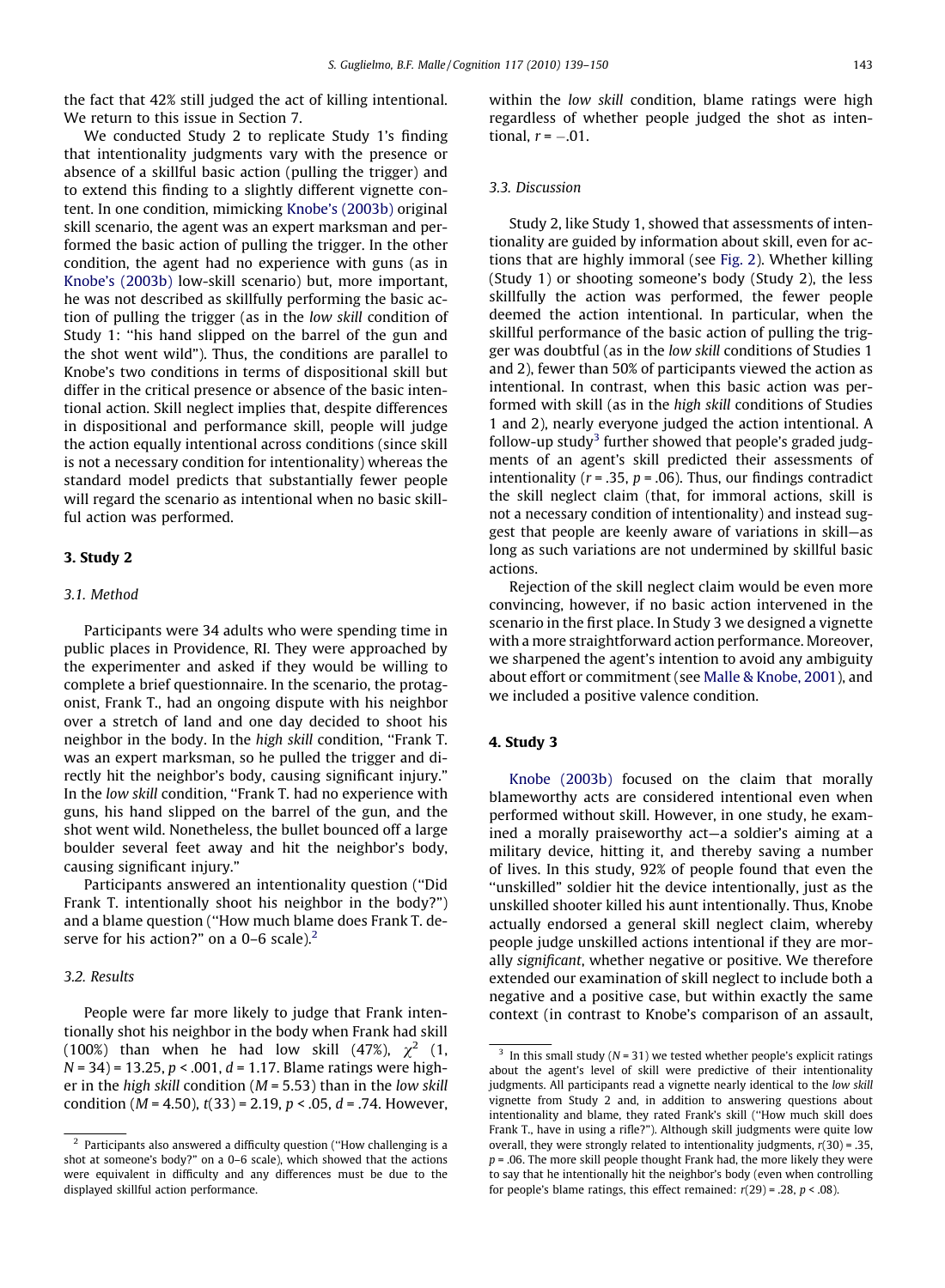<span id="page-5-0"></span>

Fig. 2. Intentionality judgments as a function of skillful performance of a basic action (pulling trigger) in the course of performing an immoral action.

a contest, and a military action). That way, we ensured that the positive and negative actions were of identical difficulty and specificity.

The design of Study 3 thus crossed skill vs. low skill with positive vs. negative moral valence and assessed intentionality judgments (this time on a rating scale). The skill neglect claim predicts high intentionality ratings for both the low-skill negative and the low-skill positive actions—just as in Knobe's original findings. Conversely, the standard intentionality model predicts higher intentionality ratings for actions with skill than for actions with low skill, irrespective of moral valence.

#### 4.1. Method

Participants were 120 undergraduate students who completed a larger computer-presented questionnaire and received partial course credit in return. We created a story context in which the morally significant action was more representative of everyday interaction, in which meanness or benevolence are more frequent than taking or saving lives. The background story common to all conditions was that George and his sister Lena reunite at their parents' house for Thanksgiving. Whereas George just got into medical school, Lena is unhappy in her marriage and recently lost her job. Over the course of the day, George and Lena get into a number of heated arguments. Later in the afternoon they play a game of darts. They split the first two games, and the third game is close until the end. ''Who will win comes down to George's last shot. If he hits 11 or more, he wins; if he hits less than 11, Lena wins." An image of a dart board was included in the vignette.<sup>4</sup>

We manipulated moral valence by varying George's goal and its outcome. In the positive condition, ''George thinks of the difficult time Lena is having, and he really wants to let her win." After his shot, ''the dart lands in the 6-point segment. Lena wins the game and is very happy." In the negative condition, ''George doesn't care that Lena is having a difficult time; he really wants to beat her." After his shot, ''the dart lands in the 14-point segment. George triumphs in his victory while Lena is sad."

The actor's skill was manipulated within the action performance. In the low-skill condition, ''George has little control over his shots. He tries to aim at a region of the darts board in which he would probably make [fewer/more] than 11 points. As he sets up his shot, however, he loses his balance, the dart slips out of his hand and wobbles toward the board, and... the dart lands in the [6-point/14 point] segment." In the skill condition ''He aims the dart at a region of the board in which he would probably make [fewer/more] than 11 points. He sets up his shot and... the dart lands in the [6-point/14-point] segment.

Participants first answered the intentionality question, ''Did George hit the [6-point/14-point] segment intentionally?", on a 4-point scale from 0 (Certainly no), 1 (Probably no), 2 (Probably yes) to 3 (Certainly yes). The scale was presented as continuous to make the judgment somewhat easier for participants, but for analysis purposes, the two no answers and the two yes answers were combined. (A continuous analysis leads to identical results.) Participants also answered an evaluation question: ''Do you approve or disapprove of George's action?" on a 4-point scale from  $-2$  (Very much disapprove),  $-1$ (Somewhat disapprove), +1 (Somewhat approve), to +2 (Very much approve).

Finally, we devised an intuitively meaningful manipulation check for the skill factor that also served as a check for the equality of the actions' difficulty: ''Their cousin Frank feels that George's shot was lucky. He challenges George to hit the [14-point/6-point] segment again. How likely is it that George will hit the [14/6] again?" The response scale ranged from 0 (Extremely unlikely) to 5 (Extremely likely). The skill manipulation should result in reliable differences on this likelihood rating (with the skilled agent being more likely than the unskilled agent to successfully perform the action again). However, the difficulty of the negative and

<sup>4</sup> The cutoff of 11 was chosen because it splits the 20 possible segments in two halves and makes the over/under appear equally difficult. Strictly speaking, in many games of darts the 11 would not be the midpoint of the points one can achieve (because double and triple scores increase the possible points all the way to 60), but we refrained from explaining this complication to the participants. We ran a variant of this study in which the over/under cutoff was 20 points, which is close to the median of the entire possible point range, and we found the same results.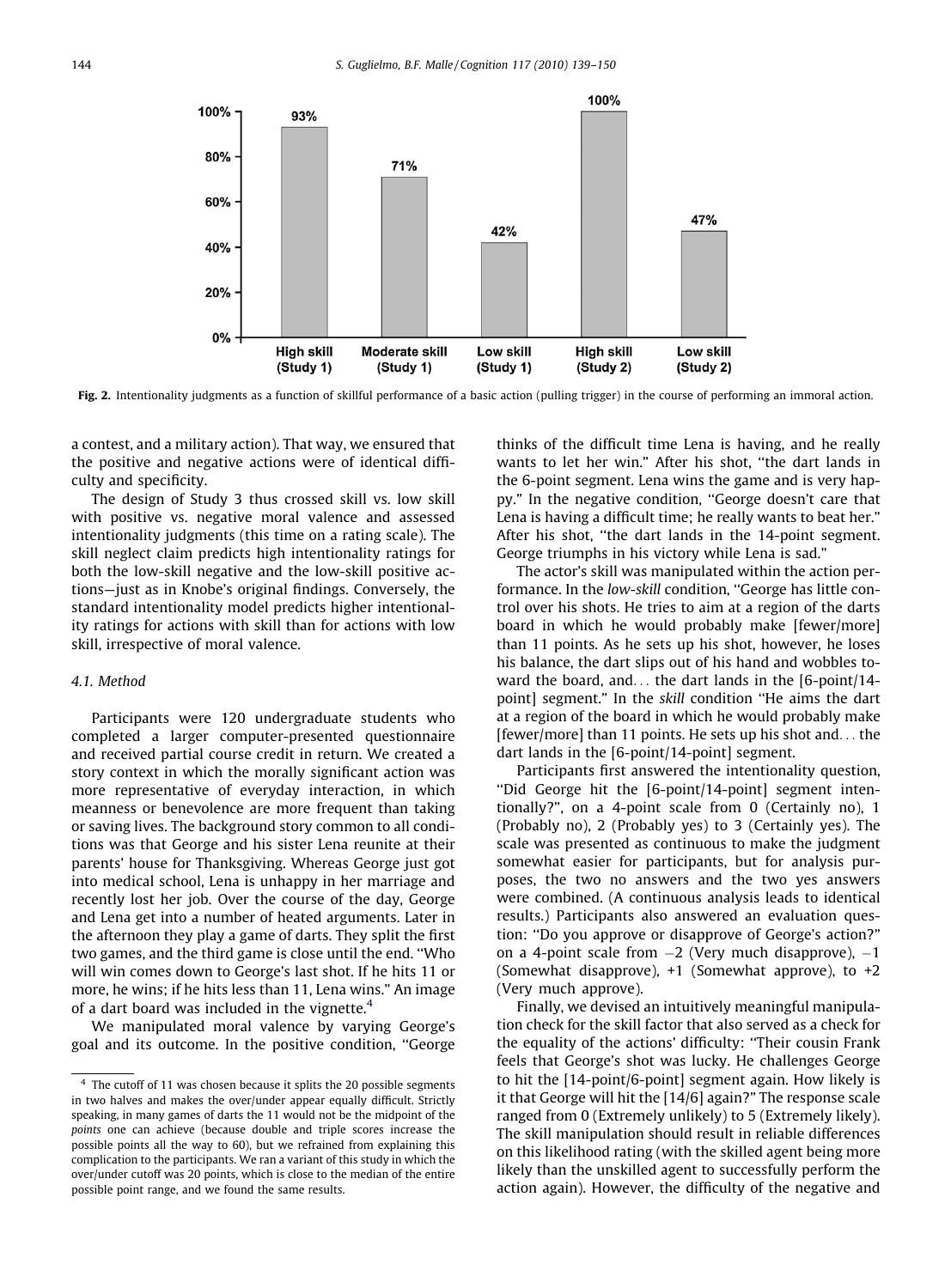positive actions should be equivalent, so the likelihood ratings should not differ across valence.

# 4.2. Results

The valence manipulation check showed that people approved of the benevolent action more  $(M = 1.2)$  than of the mean action  $(M = 0.3)$ ,  $F(1, 114) = 25.5$ ,  $p < .001$ ,  $d = .94$ . By contrast, valence did not have an impact on the agent's likelihood of repeating the same shot  $(F = 1)$ ,  $d = .18$ ), suggesting that people viewed the positive and the negative act as equally difficult. The skill manipulation, however, had the expected effect on the likelihood rating, with the unskilled agent being less likely to repeat the same shot ( $M = 1.5$ ) than the skilled agent ( $M = 2.2$ ),  $F(1, 1)$  $116$ ) = 16.5,  $p < .001$ ,  $d = .73$ .

The pattern of intentionality judgments contradicted the skill neglect claim and favored the standard model of intentionality. People more often judged the action intentional when the agent had skill (85%) than when he did not (27%). Importantly, the effect of skill on intentionality judgments was as strong for the positive action (83% vs. 30%,  $d = .61$ ) as for the negative action (87% vs. 23%,  $d = .84$ ). In a loglinear analysis predicting intentionality judgments from skill and valence, the main effect of skill was substantial and significant,  $z = 5.9$ ,  $p < .001$ ,  $d = .76$ , whereas the main effect of valence was not,  $z = 0.1$ , d = .01, nor was the valence  $\times$  skill interaction, z = 0.63,  $d = .08$  (see Fig. 3).

## 4.3. Discussion

The design of Study 3 assured that there was no basic action performed intentionally (akin to pulling the trigger) that could count as the broader action in question, and all actions were equated for difficulty. Thus, the only relevant difference between the positive and the negative action in Study 3 was moral valence. Yet no undue influence of moral evaluation on intentionality judgments emerged. Intentionality varied systematically as a function of skill for both positive and negative actions.

One possible concern is that the degree of disapproval elicited by the negative valence condition was not overwhelming, as only 40% of participants in this condition gave George's action an explicit disapproval rating. It is therefore possible that the negative act was not blameworthy enough



Fig. 3. Intentionality judgments are sensitive to skill but not to moral valence.

to elicit any skill neglect. To address this possibility, we repeated all analyses on only those participants in the negative valence condition who assigned a negative rating to George on the (dis)approval scale ( $N = 24$  out of 60). Within this subsample, the results were just as strong: 77% saw the negative action as intentional when performed with skill, 9% saw it as intentional when performed without skill.

However, we still have a puzzling finding to address. We have argued that most people in [Knobe's \(2003b\)](#page-11-0) original study viewed the immoral action (killing the aunt) as intentional because there was skillful and intentional basic action—pulling the trigger—that counted as the broader action of killing. But in the neutral condition, the agent performed the same basic action (''He raises the rifle, gets the bull's-eye in the sights, and presses the trigger...The bullet lands directly on the bull's-eye. Jake wins the contest."), yet just 28% judged the action of hitting the bull'seye as intentional. If intentionally pressing the trigger counts as intentionally killing the aunt in the negative condition, then why does it not count as intentionally hitting the bull's-eye in the neutral condition? Here the moral bias claim comes into play. Setting aside the basic action of pulling the trigger (which was constant across negative and neutral actions in [Knobe, 2003b\)](#page-11-0), the moral bias claim posits that people saw unskilled neutral behaviors as less intentional than unskilled negative behaviors because of the latter's moral valence.

By contrast, we propose that, in addition to their moral valence, the two conditions in [Knobe \(2003b\)](#page-11-0) also differed in the difficulty of the action in question. Whereas ''hitting the bull's-eye" specifies a single precise condition for success (having the bullet land directly on the small bull'seye), ''killing the aunt" offers a greater number of success conditions—the agent could have hit many different body parts or used many different methods of killing his aunt. Therefore, we hypothesize that the act of killing was seen as relatively easy (even for the unskilled protagonist) because it allowed for many lethal ways of accomplishing it, whereas the act of hitting the bull's-eye was seen as relatively difficult because it allowed for only one appropriate way of accomplishing it. If so, then we might be able to explain the puzzling pattern of intentionality judgments by recognizing that the low-skill agent actually had sufficient skill to intentionally perform the easy negative action but not enough skill to intentionally perform the difficult neutral action.

#### 5. Study 4

Study 4 directly tested the hypothesis that, in the typical skill challenge findings, killing is judged as easier than hitting the bull's-eye. In addition, Study 4 attempted to vary the actions' difficulty. This aim was met by asking people to make two intentionality judgments: the standard one about the act of killing (which we assume to be general and easy) and a new one about the act of hitting the aunt in the heart (which we assume to be specific and difficult). [Knobe](#page-11-0) [\(2003b\)](#page-11-0) observed an intentionality asymmetry when comparing a general negative act (killing) with a specific neutral one (hitting the bull's-eye). Study 4 additionally compares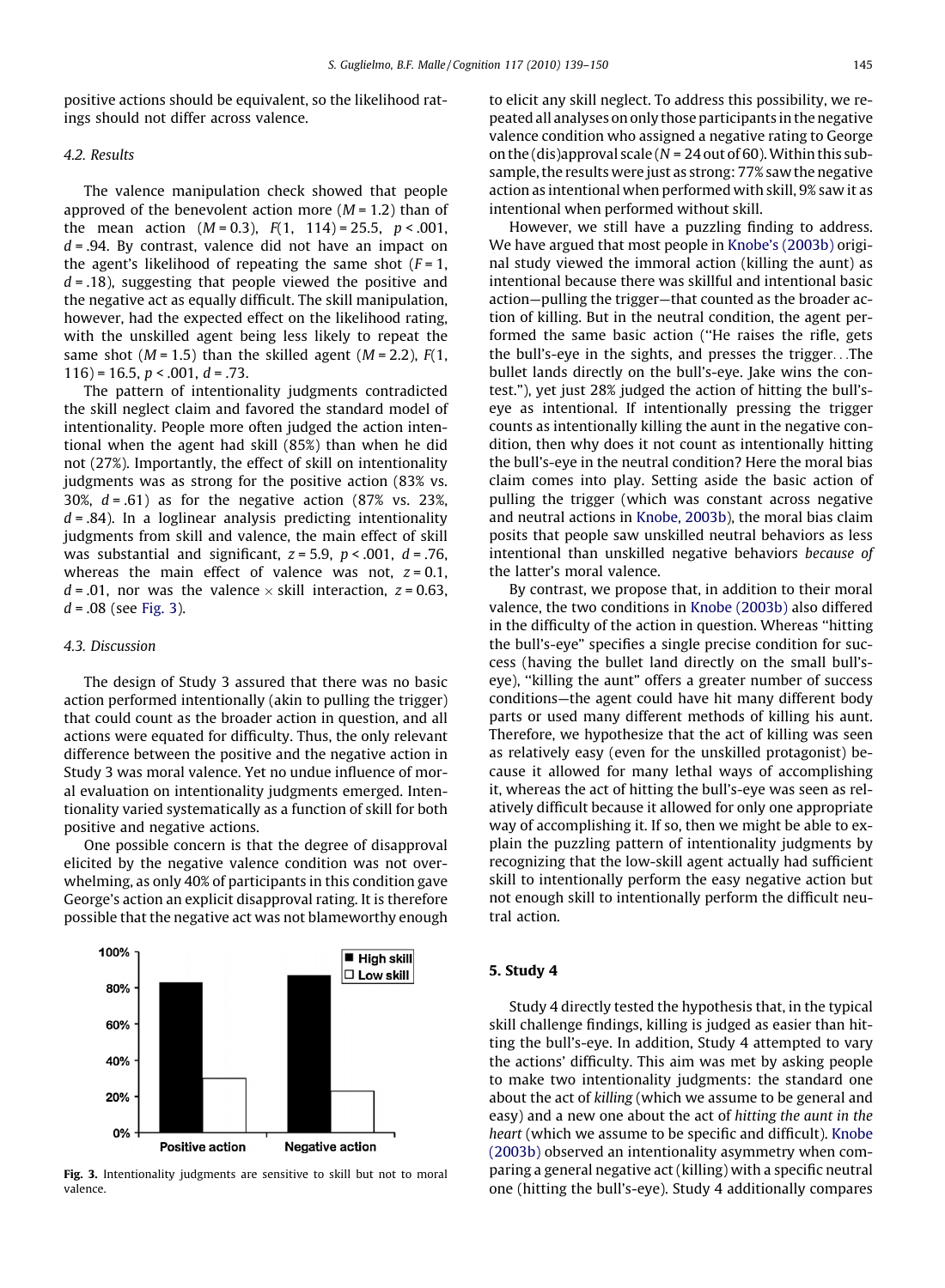the specific neutral action with a specific negative action (hitting the aunt's heart) and examines whether any intentionality asymmetry remains once the specificity of the actions is held constant (i.e., comparing the act of hitting the heart to that of hitting the bull's-eye). According to the moral bias claim, the negative specific act should more often be judged intentional than the neutral specific act.

## 5.1. Method

Participants were 120 undergraduate students who completed a larger computer-presented questionnaire and received partial course credit in return. Two participants had missing values and were excluded. Each read either the low-skill negative or low-skill neutral vignettes from [Knobe's \(2003b\)](#page-11-0) original study, then answered a difficulty question (''How challenging was the shot that James took?") and a skill question (''How much skill do you think James had when he took the shot?"), both on a 0–6 scale. Participants in the negative condition then answered a specific intentionality question (''Did James hit his aunt in the heart intentionally?") and the standard general intentionality question (''Did James kill his aunt intentionally?"). To keep the conditions as similar as possible, participants in the neutral condition also answered a specific intentionality question (''Did James hit the bull's-eye intentionally?") followed by a more general one (''Did James win the contest intentionally?").

#### 5.2. Results

Skill judgments, as expected, were quite low overall and did not differ notably between the neutral  $(M = 1.57)$  and negative conditions  $(M = 1.22)$ ,  $t(118) = 1.59$ ,  $p > .10$ ,  $d = 0.30$ . Difficulty, however, varied by valence. As expected, people viewed taking the shot to kill as easier  $(M = 2.8)$ than the shot to hit the bull's-eye ( $M = 3.8$ ),  $t(116) = 2.79$ ,  $p < .01, d = .51.$ 

The pattern of intentionality judgments showed a striking pattern. Within the negative condition, the general question about killing elicited almost perfect intentionality rates (98%) whereas the specific question about hitting the aunt in the heart elicited very low intentionality rates (27%),  $z(59) = 6.4$ ,  $p < .001$ ,  $d = .83$ .<sup>5</sup> Thus, the identical action elicited remarkably different intentionality judgments depending on whether it was described as ''killing" or ''hitting in the heart."

Within the neutral condition, the question about winning elicited moderate intentionality judgments (43%), and the question about hitting the bull's-eye did not differ from this rate (38%),  $p > 0.10$ . This is understandable since the story itself explicitly said that there was only one way of winning the contest—by hitting the bull's-eye—so the two actions were of comparable specificity.

Finally, we compared intentionality rates for the two specific (and comparably difficult) acts—the neutral one of hitting the bull's-eye (38%) and the negative one of hitting the aunt's heart (27%)—and they did not differ from each other,  $p > 0.10$ ,  $d = 0.17$ . If anything, the negative act elicited slightly lower intentionality rates.

#### 5.3. Discussion

The results suggest that [Knobe \(2003b\)](#page-11-0) and other researchers confounded difficulty with valence when they used the verb phrases killing the aunt and hitting the bull'seye. With this choice of verbs, people see the negative action of killing as easier to accomplish than the neutral one of hitting the bull's-eye. For an agent with low skill, an easier action has a greater chance of being performed intentionally because even a low level of skill may be sufficient for its successful performance. Thus, the standard negative condition in past studies yielded more intentionality judgments than the neutral condition because the former was easier, not because it was morally significant. When we correct for this confound and equate the specificity and difficulty of the actions at issue—comparing hitting the aunt's heart with hitting the bull's-eye—intentionality judgments for the negative action drop substantially. Only 27% of participants deemed the negative action of hitting the aunt's heart intentional, as low a rate as the neutral condition in [Knobe's \(2003b\)](#page-11-0) original demonstration and its various replications ([Nadelhoffer, 2004, 2005\)](#page-11-0). This specificity effect is consistent with [Nadelhoffer's \(2004\)](#page-11-0) findings, which showed that when an agent rolled a six on a die to detonate a bomb and kill his enemy, people viewed the general act of killing more often as intentional than the specific act of rolling a six.

Thus far, our results have revealed two important patterns. Studies 1 through 3 showed that, even for immoral actions, an agent's skill informs judgments about whether the agent's action was intentional. Specifically, when a basic action (such as pulling the trigger) is performed unskillfully, intentionality judgments about the negative outcome (killing, hitting the body) drop markedly. Moreover, Study 4 showed that the difficulty or specificity of an action is critical for intentionality—whereas people may view very general negative actions (e.g., killing) as intentional, they are far less inclined to view specific negative actions (e.g., hitting the heart) as intentional.

Combining these insights leads to a final prediction that counters the skill challenge. If the agent's action is truly unskilled (e.g., failing to press the trigger) and if people are asked about a specific action (e.g. hitting the heart), intentionality judgments should become essentially nonexistent, even when the agent remains highly blameworthy. Study 5 tested this prediction.

#### 6. Study 5

#### 6.1. Method

Participants were 58 undergraduate students who completed the study as the initial task in a larger study on

<sup>5</sup> These within-subject dichotomous data can be analyzed in a variety of ways, from nonparametric tests to repeated-measures ANOVA (assuming that underlying the dichotomous intentionality judgment is a continuous state of confidence). All analyses lead to the same results, and we are reporting here the more conservative Wilcoxon's signed rank test and its corresponding effect-size estimate.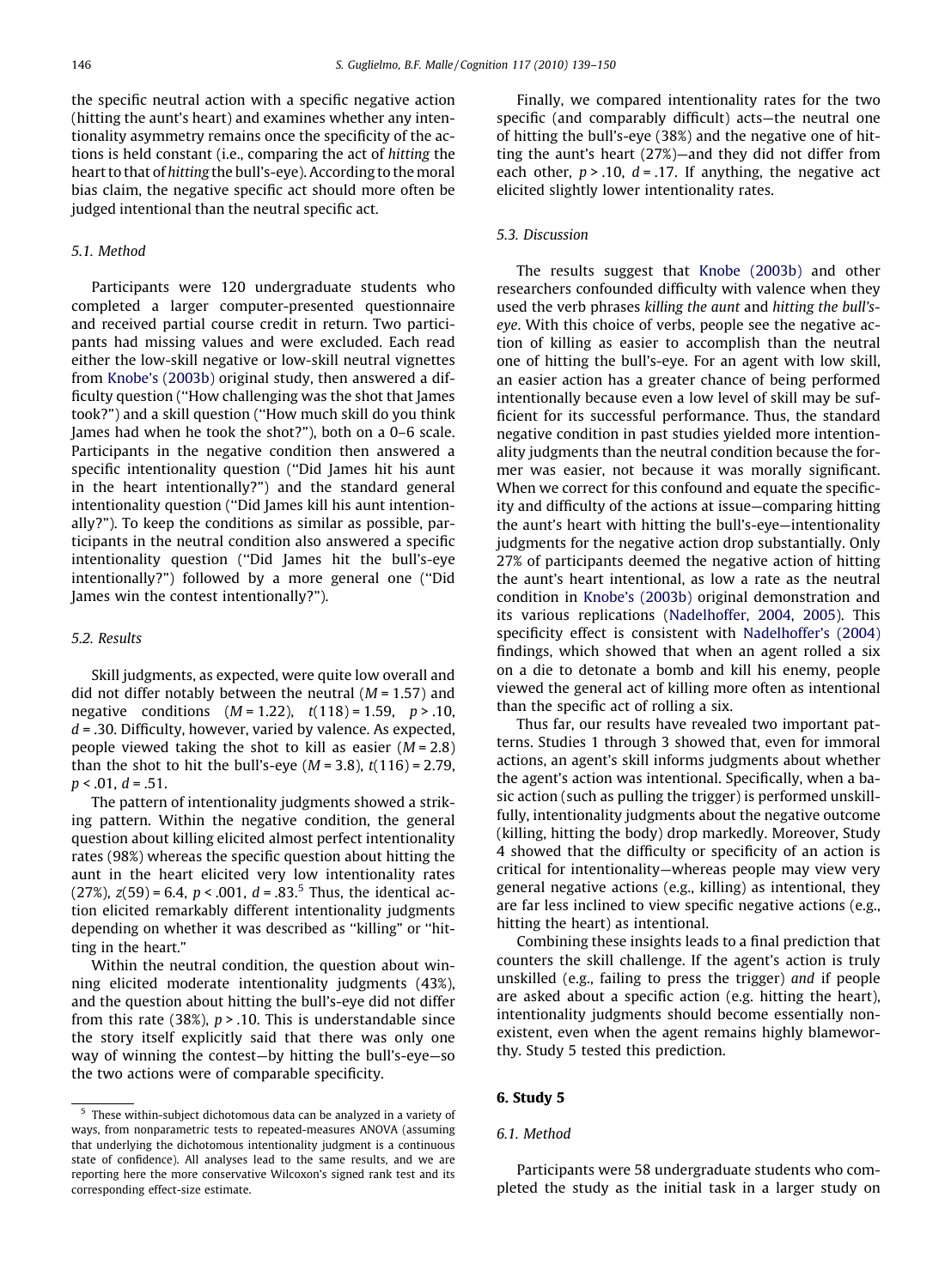moral cognition. Each received partial course credit in return. All participants read the low skill vignette from Study 1, in which the agent's hand ''slipped on the barrel of the gun and a shot went off." However, participants answered intentionality questions about both the general action (''Did Jake kill his aunt intentionally?") and the specific action (''Did Jake shoot his aunt in the heart intentionally?"). Participants then rated the difficulty of each action (''How challenging was it for Jake to kill his aunt [shoot his aunt in the heart]?" on a 0–5 scale). $6$  Finally, they rated blame (''How much blame does Jake deserve?" on a 0–5 scale).

## 6.2. Results

As predicted, the act of shooting the aunt's heart was seen as more difficult ( $M = 2.45$ ) than the act of killing  $(M = 1.40)$ ,  $t(57) = 4.14$ ,  $p < .001$ ,  $d = .57$ . Difficulty ratings were associated with intentionality in the expected direction—the greater the perceived difficulty, the less the action was deemed intentional—but this pattern was not significant,  $r = -.13$ ,  $p > .10$ .

Most important, whereas just over half of participants judged the general act of killing as intentional (62%), hardly anyone judged the specific act of hitting the aunt's heart as intentional (10%),  $z = 5.0$ ,  $p < .001$ ,  $d = .66$ . This result contradicts the skill neglect claim. In addition, blame ratings were high overall  $(M = 4.3)$ , and, although blame ratings correlated strongly with intentionality judgments about killing ( $r = .54$ ,  $p < .01$ ), they correlated only weakly with intentionality judgments about hitting the heart  $(r = .17, p > .10)$ . Even among the participants who assigned a great deal of blame (i.e., ratings of 4 or 5), only 13% viewed the specific act of hitting the heart as intentional. This result speaks strongly against the moral bias claim, for on that account, judging an action as blameworthy should lead people to judge it intentional.

Comparing Study 4 and Study 5, we now see that within each level of action specificity people are sensitive to performance-based skill manipulations, contradicting the hypothesis of skill neglect (see Fig. 4). Consider first the general act of killing. When the agent performed the skilled action of pulling the trigger (Study 4), 98% of people deemed his killing intentional; when no such skilled action was described (Study 5), 62% of people deemed the killing intentional,  $\chi^2$  = 24.7, p < .001. (This drop was even greater in Study 1—from 93% to 42%.) By contrast, the specific act of hitting the heart was considered intentional by far fewer people. But even this action was more often deemed intentional when the agent pulled the trigger (27% in Study 4) than when no such action was mentioned (10% in Study 5),  $\chi^2$  = 5.18,  $p < .05$ .

Fig. 4. Sensitivity to skill within each level of action specificity (combining Studies 4 and 5).

## 7. General discussion

# 7.1. The challenge

[Knobe \(2003b\)](#page-11-0) challenged traditional theories of intentionality and moral judgment by suggesting that people judge morally significant behaviors as intentional even if a component of intentionality (such as skill) is missing quite in contrast to neutral behaviors, which are judged unintentional when missing a component. The moral valence (and especially blameworthiness) of a behavior, he proposed, guides perceptions of intentionality—not the other way around, as was traditionally assumed. He provided evidence for this hypothesis by showing that intentionality judgments for an unskilled act of killing are frequent whereas intentionality judgments for an unskilled act of hitting the bull's-eye are infrequent. Similar intentionality discrepancies between valenced and neutral actions were reported by [Nadelhoffer \(2004, 2005\)](#page-11-0).

These provocative ''skill challenge" findings appeared to support two related claims. First, when assessing the intentionality of morally significant (e.g., blameworthy) actions, people neglect information about skill, which is typically a necessary condition of intentionality [\(Malle &](#page-11-0) [Knobe, 1997\)](#page-11-0). Second, at a given level of skill, people judge such actions as more intentional as a direct consequence of regarding them as blameworthy.

#### 7.2. Answering the challenge

Our studies have examined these two claims derived from the skill challenge, and, in doing so, have identified two nonmoral mechanisms that account for the original findings. The first is that broader actions (such as killing) can be accomplished by basic actions (such as pulling the trigger), and performing a basic action intentionally can count as performing the broader action intentionally. Studies 1–3 showed that when this basic action is performed unskillfully or is absent, intentionality judgments drop substantially. The second mechanism is that more general actions are less difficult and therefore require less skill to be performed intentionally. Study 4 showed that [Knobe's](#page-11-0) [\(2003b\)](#page-11-0) original actions (killing and hitting a bull's-eye) differed not just in moral valence but also in specificity



 $6$  The order of the two intentionality questions, along with the order of the two difficulty questions, was randomized for each participant. There was a marginally significant order effect on intentionality judgments about the specific action, such that people were slightly more likely to say that Jake intentionally shot his aunt's heart when this question was asked first (19%) than when it was asked second (3%),  $\chi^2(1)$  = 3.64, p < .10. There was no order effect on the general intentionality question, the difficulty questions, or the blame question.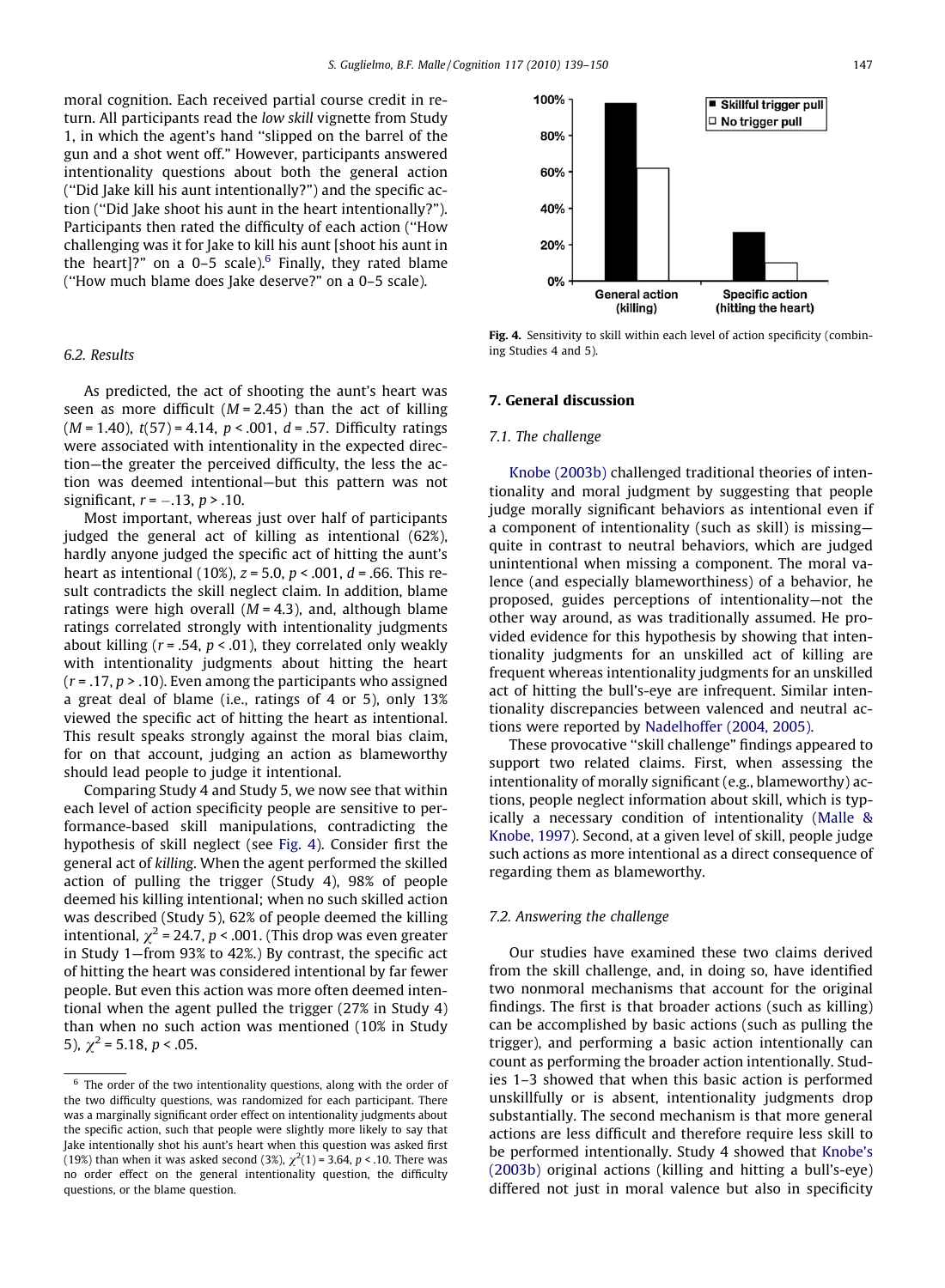and hence difficulty. When we held specificity constant, people deemed morally negative actions intentional just as often as morally neutral ones. Study 5 combined these two mechanisms, showing that when the skillful basic action was absent and people were asked about the specific act of hitting the heart, intentionality judgments were essentially non-existent, even though people assigned a great deal of blame.

#### 7.2.1. An integrated explanation

The two mechanisms we have identified can be integrated within a framework of an action's scope, which refers to the ease and number of ways in which the action can be accomplished (cf. [Goldman, 1970; Wegner &](#page-11-0) [Vallacher, 1986](#page-11-0)). An action with wide scope (e.g., work, talk) has two features: First, it can be accomplished by a variety of basic actions that count as performing that wide-scope action. Second, among the basic actions that constitute a wide-scope action, some basic actions will be relatively easy, so the wide-scope action also becomes easier and can be performed intentionally even with a low level of skill. By contrast, an action with narrow scope (e.g., simmer the sauce, break the 100-meter record) can be accomplished only by very few basic actions and requires considerable skill to do so.

In each of [Knobe's \(2003b\)](#page-11-0) studies, a morally significant action (killing, saving lives) was compared with a morally neutral action (hitting the bull's-eye), but both morally significant actions had wide scope whereas the neutral action had narrow scope. As a result, killing and saving lives could be accomplished by a relatively easy basic action (pressing the trigger), which allowed the agent to perform these actions intentionally even at low levels of skill. Hitting the bull's-eye, by contrast, was not sufficiently constituted by pulling the trigger and was seen as more difficult, thus preventing the agent with low levels of skill to perform the action intentionally. The low-skill gunman in [Knobe's](#page-11-0) [\(2003b\)](#page-11-0) studies did not have enough skill to intentionally hit the bull's-eye, but he had enough skill to intentionally kill.

The present studies therefore disconfirm the two claims of the skill challenge—that people neglect skill when assessing the intentionality of morally significant behavior and that people's moral evaluations bias their intentionality judgments. But beyond that, they teach us several lessons about both intentionality judgments and moral judgment.

# 7.3. Lessons learned

#### 7.3.1. Skill and difficulty

Our results document not only that people are sensitive to levels of skill when judging intentionality but that they integrate the agent's skill with the action's difficulty. The amount of skill necessary for an action to be intentional is not some absolute amount but is lower for easy actions and higher for more difficult actions. This interplay between skill and difficulty was first described by [Heider](#page-11-0) [\(1958\)](#page-11-0) as the concept of can, which he defined as follows:

 $can = f$  (person's ability – difficulty of environmental factors).

We may thus sharpen [Malle and Knobe's \(1997\)](#page-11-0) model of the folk concept of intentionality by replacing the skill component with the can component. What is needed for a behavior to be seen as intentional is that the agent can perform the behavior (in a reliable and controlled manner), so she must have enough skill to overcome the given action's difficulty.

#### 7.3.2. Blame and intentionality

Judgments of blame are not as strongly tied to intentionality judgments as was previously claimed by the dominant skill neglect and moral bias interpretations ([Alicke,](#page-11-0) [2008; Knobe, 2003b\)](#page-11-0). In studies 2 and 5 we probed both judgments, and blame correlated with intentionality of the general act of killing on average at  $r = .37$ . In Study 5 we also asked about the specific act of hitting the aunt's heart, which was even more weakly correlated with blame  $(r = .17)$ . Indeed, most people assigned a great deal of blame but hardly anyone judged the action intentional. This is because people can incur substantial blame even for unintentional actions, particularly when they intend to cause negative outcomes or when they knowingly (and perhaps willingly) allow such outcomes to occur [\(Guglielmo & Malle, in press; Guglielmo et al., 2009](#page-11-0)). Admittedly, in the current studies, people typically examined actions of extreme valence (murdering or injuring another person), which restrict the range of blame judgments. However, Study 3 examined actions of more moderate valence and showed that blame and intentionality only correlated at  $r = .19$ . In fact, blame was most sensitive to variations in moral valence whereas intentionality was most sensitive to variations in skill. Of course, when we generally compare blame for behaviors that are clearly intentional with blame for behaviors that are clearly unintentional, the two judgments will be highly correlated. However, the present studies suggest that such a correlation holds because intentionality guides blame, not the other way around.

#### 7.3.3. Levels of action

People simultaneously assess intentionality for basic and for broader actions and integrate the two as a function of the action's scope. In the case of wide-scope actions, the intentionality of any suitable basic action transfers to the broader action, whereas in the case of narrow-scope actions, such a suitable basic action is hard to find.

The notion that people respond differentially to behaviors with narrow or wide scope finds kinship with two related literatures. Action identification theory (e.g., [Vallacher & Wegner, 1987\)](#page-11-0) posits that any given action can be identified in multiple ways, from its low-level performance features to its high-level meaning. Studies have shown that easier actions are conceptualized at a higher level whereas more difficult actions are conceptualized at a lower level [\(Vallacher, Wegner, & Somoza, 1989\)](#page-11-0), which parallels the inverse relation between difficulty and scope in the present studies. Similarly, the linguistic category model [\(Semin, 2008\)](#page-11-0) suggests that speakers use more or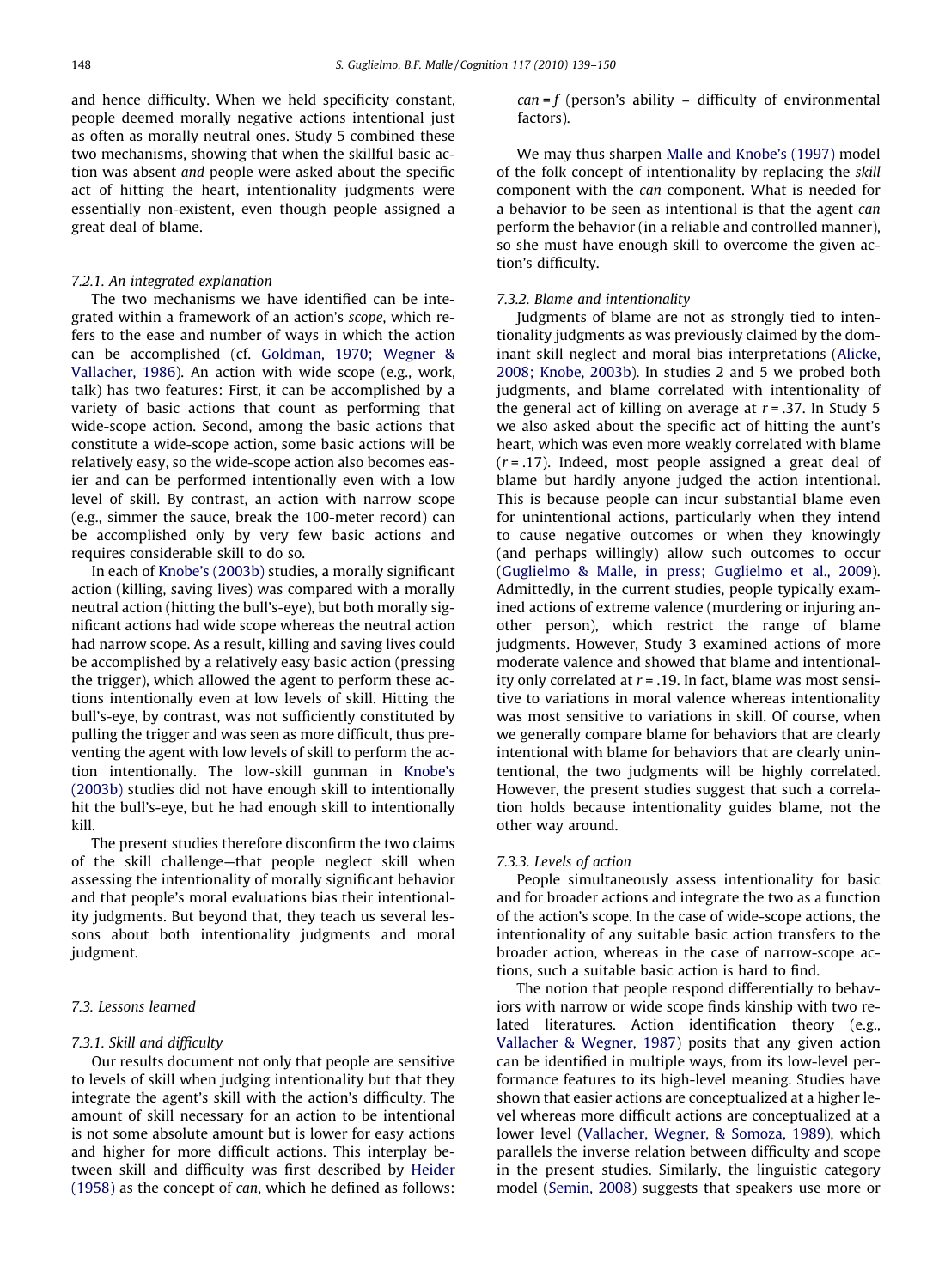fewer abstract verbs to influence others' impressions of an individual or group. Descriptive action verbs such as '' stare" or ''push" denote specific actions of shorter temporal duration that are easily verifiable, whereas interpretive action verbs such as ''deride" or ''harm" denote broader classes of actions that are more difficult to verify, more open to interpretation [\(Semin & Fiedler, 1988\)](#page-11-0). In line with this perspective, we suggest that narrow-scope descriptions use descriptive action verbs (e.g., hitting the bull'seye) to refer to an action's concrete performance that is temporally circumscribed and easily verified—as a result, criteria of intentionality apply precisely. Wide-scope descriptions use interpretive action verbs (e.g., kill) to refer to the action's broader meaning, which is more difficult to verify and leaves more room for interpretation of properties such as intentionality.

The wide scope of killing may help explain why 40–60% of people (in Studies 1 and 5) still viewed this action as intentional, even when the pulling of the trigger was not explicitly mentioned. Killing may be so general that the manner in which one achieves the goal may be nearly irrelevant for intentionality judgments. Simply committing to an action plan and exhibiting a minimal amount of skill in its implementation (e.g., by aiming a gun and putting one's finger over the trigger) may be sufficient for accomplishing the wide-scope act of killing. Thus, considerations of morality may play a role in people's judgments of intentionality, not by directly changing perceptions of intentionality, but by inviting people to describe (im)moral actions with wide-scope verbs (e.g., kill, harm, benefit). Such verbs portray actions as more flexible in their manner of fulfillment, and people are more likely to regard such actions as intentional.

#### 7.3.4. Causal deviance

The present findings help clarify the role of causal deviance in moral judgment (e.g., [Chisholm, 1966](#page-11-0)). Previous studies have shown that judgments of both blame and praise are weakened when an agent's behavior is causally deviant—when the agent's action outcome unfolds in a way that was not intended [\(Pizarro, Uhlmann, & Bloom,](#page-11-0) [2003\)](#page-11-0). Study 1 demonstrated that causal deviance sometimes leaves both intentionality and blame untouched, namely, when the deviance occurs after intentionally performing a basic action that counts as the broader action at issue. However, if causal deviance interferes with the basic action and indicates a lack of control, the broader action is less likely to be deemed intentional, even if it results in a severely negative outcome (see [Mele & Cushman, 2007](#page-11-0) for similar findings). Moreover, only if people view the causally deviant action as unintentional will they reduce assignments of blame.

# 7.3.5. Jury decision making

[Knobe's \(2003a, 2003b\)](#page-11-0) challenges to the standard intentionality model threaten the good sense of asking people to make mens rea judgments in legal proceedings ([Nadelhoffer, 2006b](#page-11-0)). We should be wary of jurors' assessments of a defendant's intent if the negative valence of the presumed criminal act biases them toward ''seeing" such intent. However, as the present findings meet the skill challenge, and those reported elsewhere meet the side-effect challenge ([Guglielmo & Malle, in press](#page-11-0)), we can maintain our confidence in jurors' ability to handle mens rea judgments ([Malle, 2006; Malle & Nelson, 2003](#page-11-0)).

Nonetheless, extant research highlights the conditions under which such judgments can go awry, since, sadly, some of the methodological problems in Knobe's and other researchers' studies are mirrored by procedural problems in the courtroom. When cases are presented with vague, wide-scope action verbs, generally unfavorable background information about the defendant (see [Alicke,](#page-11-0) [2000\)](#page-11-0), and limited judgment categories (e.g., intentionality—yes or no?; see [Guglielmo & Malle, in press\)](#page-11-0), jurors will not be at their best in assessing the intentionality of a defendant's action. Conversely, such assessments will be more reliable with precise formulations of the actions in question, careful selection of what background is relevant (i.e., information that helps infer the mental states at hand, not general character), and permission to use multiple conceptual categories to describe the action in question (e.g., willingly, knowingly, with luck).

#### 7.3.6. Limitations and future directions

One limitation of our studies is the reliance on especially negative behaviors, usually murder or severe injury. Given that such scenarios were the source of the skill challenge [\(Knobe, 2003b; Nadelhoffer, 2004, 2005](#page-11-0)), we had to make them our primary focus in order to fully account for the phenomenon. However, Study 3 hints at the worthwhile aim for future research to explore more fully the relationship between difficulty, skill, intentionality, and blame/praise across a range of morally negative and positive behavior.

Second, whereas our findings counter the claim that judgments of moral valence guide intentionality judgments, we did not assess the temporal properties of these judgments. For highly negative behaviors, blame and intentionality will often co-occur, and disentangling their temporal order and causal direction remains challenging. One research strategy for such disentangling is to examine people's reaction times of making the various judgments in response to an observed behavior. We are currently conducting studies that use such a reaction time approach and offer promise for further understanding the interplay between blame and intentionality ([Guglielmo & Malle,](#page-11-0) [2008\)](#page-11-0).

The literature will benefit from further study of people's spontaneous conceptualizations and descriptions of morally significant behaviors. As we have shown, intentionality judgments are highly sensitive to the precise way in which a given action is described. But how do people themselves describe these actions? A negative behavior is less likely to be seen as intentional when framed as having narrow (as opposed to broad) scope. Speakers may therefore opt to describe such behaviors as narrow or broad depending on whether they want to convince their audience of the action's intentionality or unintentionality. We suspect that, in the courtroom, attorneys for the prosecution will favor broad descriptions to heighten the impression of intentionality, whereas attorneys of the defense will favor narrow descriptions to weaken the impression of intentionality.